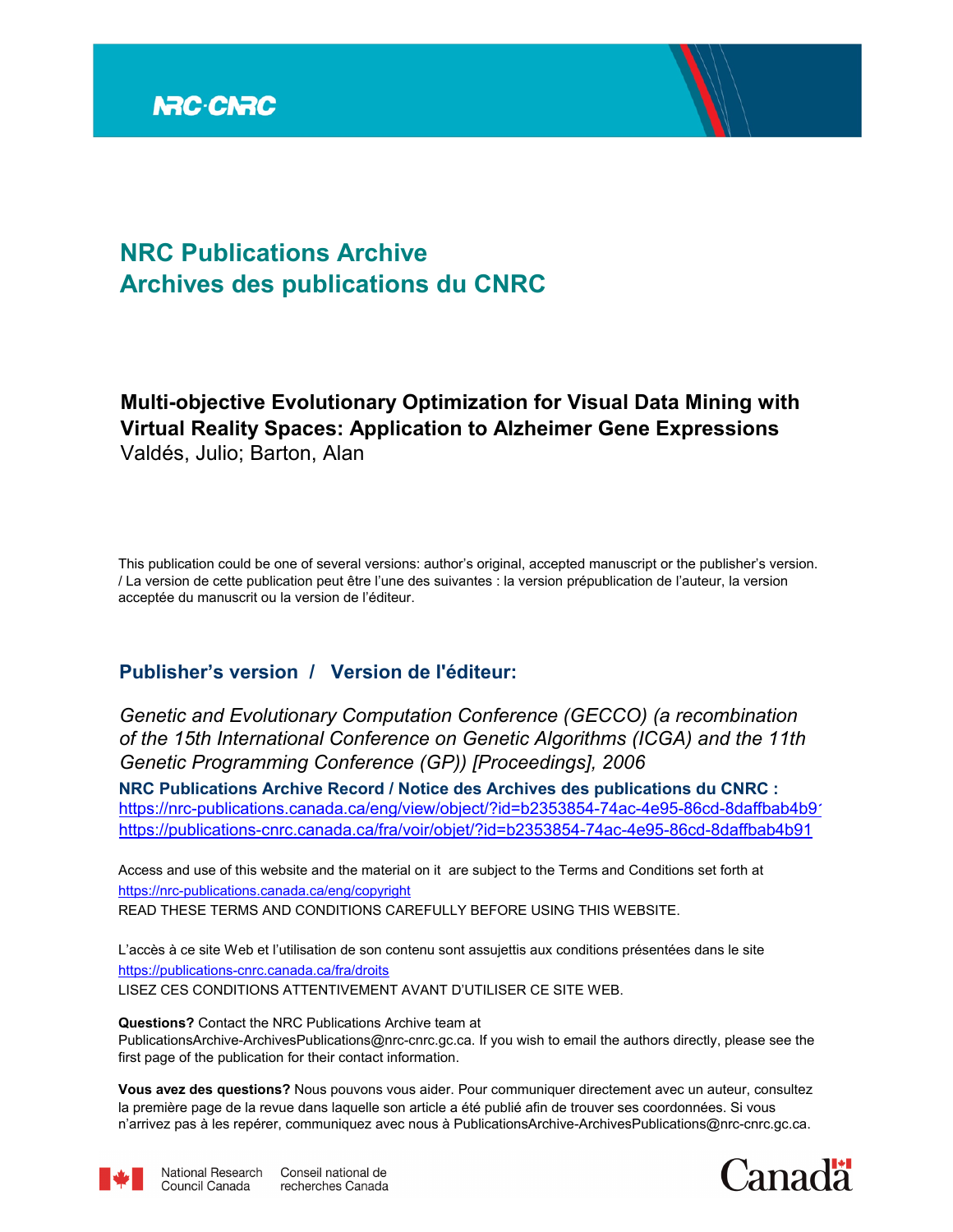

National Research Council Canada

Conseil national de recherches Canada

Institute for Information Technology

Institut de technologie de l'information



# *Multi-objective Evolutionary Optimization for Visual Data Mining with Virtual Reality Spaces: Application to Alzheimer Gene Expressions \**

Valdés, J., and Barton, A. July 2006

\* published at the 2006 Genetic and Evolutionary Computation Conference (GECCO) Workshop on Medical Applications of Genetic and Evolutionary Computation. Seattle, Washington, USA. July 8-12, 2006. NRC 48506.

Copyright 2006 by National Research Council of Canada

Permission is granted to quote short excerpts and to reproduce figures and tables from this report, provided that the source of such material is fully acknowledged.

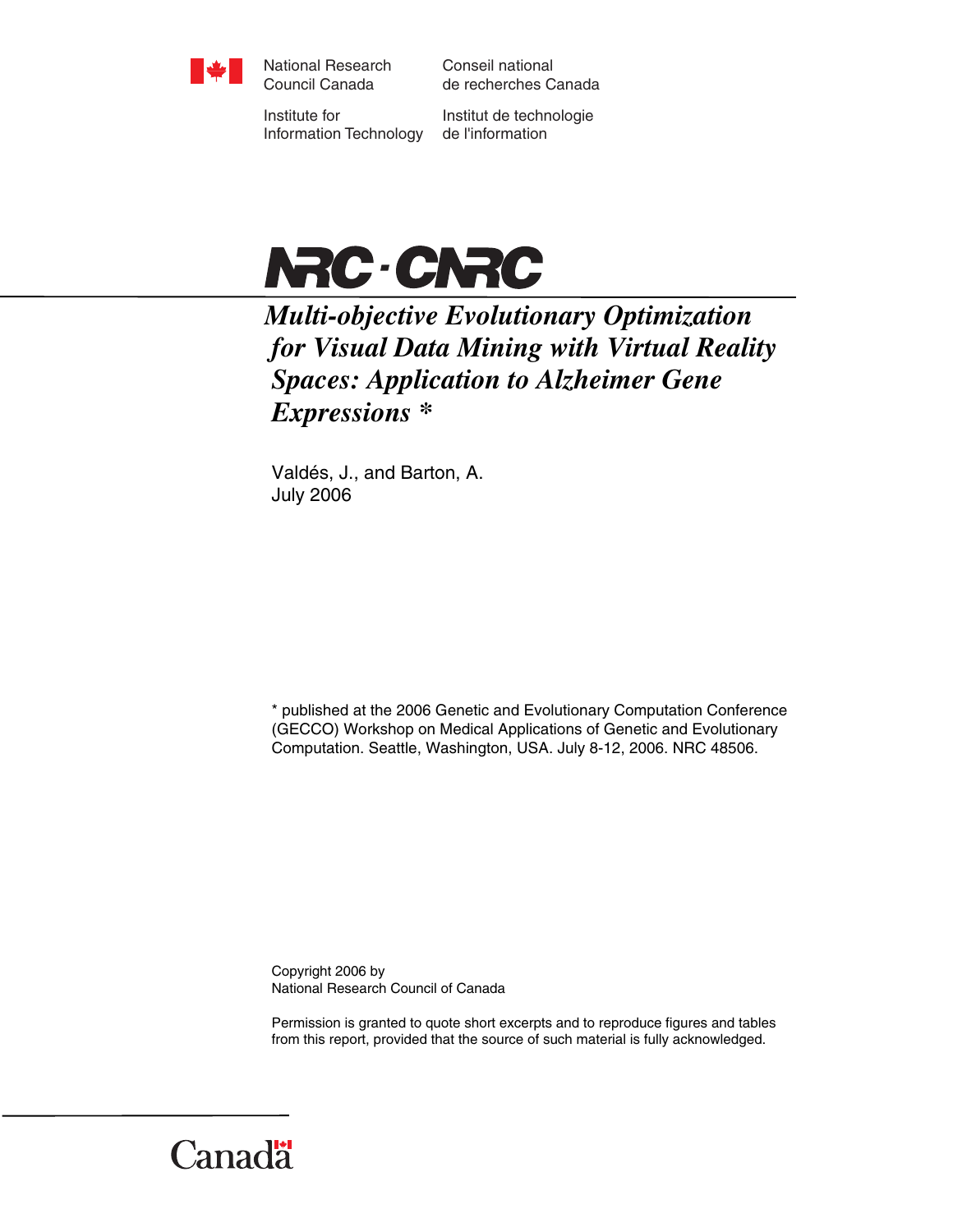# **Multi-objective Evolutionary Optimization for Visual Data Mining with Virtual Reality Spaces: Application to Alzheimer Gene Expressions.**

Julio J. Valdés National Research Council Canada Institute for Information Technology M50, 1200 Montreal Rd. Ottawa, ON K1A 0R6 julio.valdes@nrc-cnrc.gc.ca

### ABSTRACT

This paper introduces a multi-objective optimization approach to the problem of computing virtual reality spaces for the visual representation of relational structures (e.g. databases), symbolic knowledge and others, in the context of visual data mining and knowledge discovery. Procedures based on evolutionary computation are discussed. In particular, the NSGA-II algorithm is used as a framework for an instance of this methodology; simultaneously minimizing Sammon's error for dissimilarity measures, and mean cross-validation error on a k-nn pattern classifier. The proposed approach is illustrated with an example from genomics (in particular, Alzheimer's disease) by constructing virtual reality spaces resulting from multi-objective optimization. Selected solutions along the Pareto front approximation are used as nonlinearly transformed features for new spaces that compromise similarity structure preservation (from an unsupervised perspective) and class separability (from a supervised pattern recognition perspective), simultaneously. The possibility of spanning a range of solutions between these two important goals, is a benefit for the knowledge discovery and data understanding process. The quality of the set of discovered solutions is superior to the ones obtained separately, from the point of view of visual data mining.

### Keywords

visual data mining, virtual reality spaces, multi-objective optimization, genetic algorithms, NSGA-II algorithm, k-nn classification, cross-validation error, similarity structure preservation, non-linear mapping, Sammon error, Alzheimer disease, genomics

#### 1. INTRODUCTION

Knowledge discovery is the non-trivial process of identifying

Copyright 2001 ACM 0-12345-67-8/90/01 ...\$5.00.

Alan J. Barton National Research Council Canada Institute for Information Technology M50, 1200 Montreal Rd. Ottawa, ON K1A 0R6 alan.barton@nrc-cnrc.gc.ca

valid, novel, potentially useful, and ultimately *understandable patterns* in data [9], and the role of visualization techniques in the knowledge discovery process is well known. Data and patterns are concepts which should be considered in a broad sense. There are different kinds of data (relational, graphical, symbolic, etc.), and patterns of different kinds (geometrical, logical, etc.). The increasing rates of data generation require the development of procedures facilitating the *understanding* of the internal structure of data more rapidly and intuitively. Moreover, the increasing complexity of the data analysis procedures makes it more difficult for the user (not necessarily a mathematician or data mining expert), to extract useful information out of the results generated by the various techniques. This makes graphical representation directly appealing.

Several reasons make Virtual Reality (VR) a suitable paradigm: Virtual Reality is *flexible*, it allows the construction of different virtual worlds representing *the same* underlying information, but with a different look and feel. VR allows *immersion*, that is, the user can navigate inside the data, interact with the objects in the world. VR creates a *living* experience. The user is not merely a passive observer but an actor in the world. VR is *broad and deep*. The user may see the VR world as a whole, and/or concentrate the focus of attention on specific details of the world. Of no less importance is the fact that in order to interact with a Virtual World, no mathematical knowledge is required, and the user only needs minimal computer skills. A virtual reality technique for visual data mining on heterogeneous, imprecise and incomplete information systems was introduced in [23, 24].

These VR spaces are obtained by transforming the original set of attributes describing the objects, often defining a heterogeneous high dimensional space, into another space of small dimension (typically 2-4) and intuitive metric (e.g. Euclidean). The operation almost always involves a non-linear transformation of the set of original attributes; implying some information loss. There are basically two kinds of spaces sought: *i)* spaces preserving the structure of the objects as determined by the original set of attributes (one objective measure to minimize in order to achieve this goal could be similarity information loss), and *ii*) spaces preserving the distribution of an existing class or decision attribute defined over the set of objects (one objective measure to minimize in order to achieve this goal could be classification error). The complexity of the data, the unknown adequacy of the set of descriptor attributes, their relevance, noise, and many other factors imply that they do not necessarily relate with sufficient accuracy to the class or decision attribute. Therefore, both kinds of spaces are usually conflicting. They are also different from the point of view of the nonlinear

<sup>∗</sup>This research was conducted within the scope of the BioMine Project in the Integrated Reasoning Group (National Research Council Canada, Institute for Information Technology).

Permission to make digital or hard copies of all or part of this work for personal or classroom use is granted without fee provided that copies are not made or distributed for profit or commercial advantage and that copies bear this notice and the full citation on the first page. To copy otherwise, to republish, to post on servers or to redistribute to lists, requires prior specific permission and/or a fee.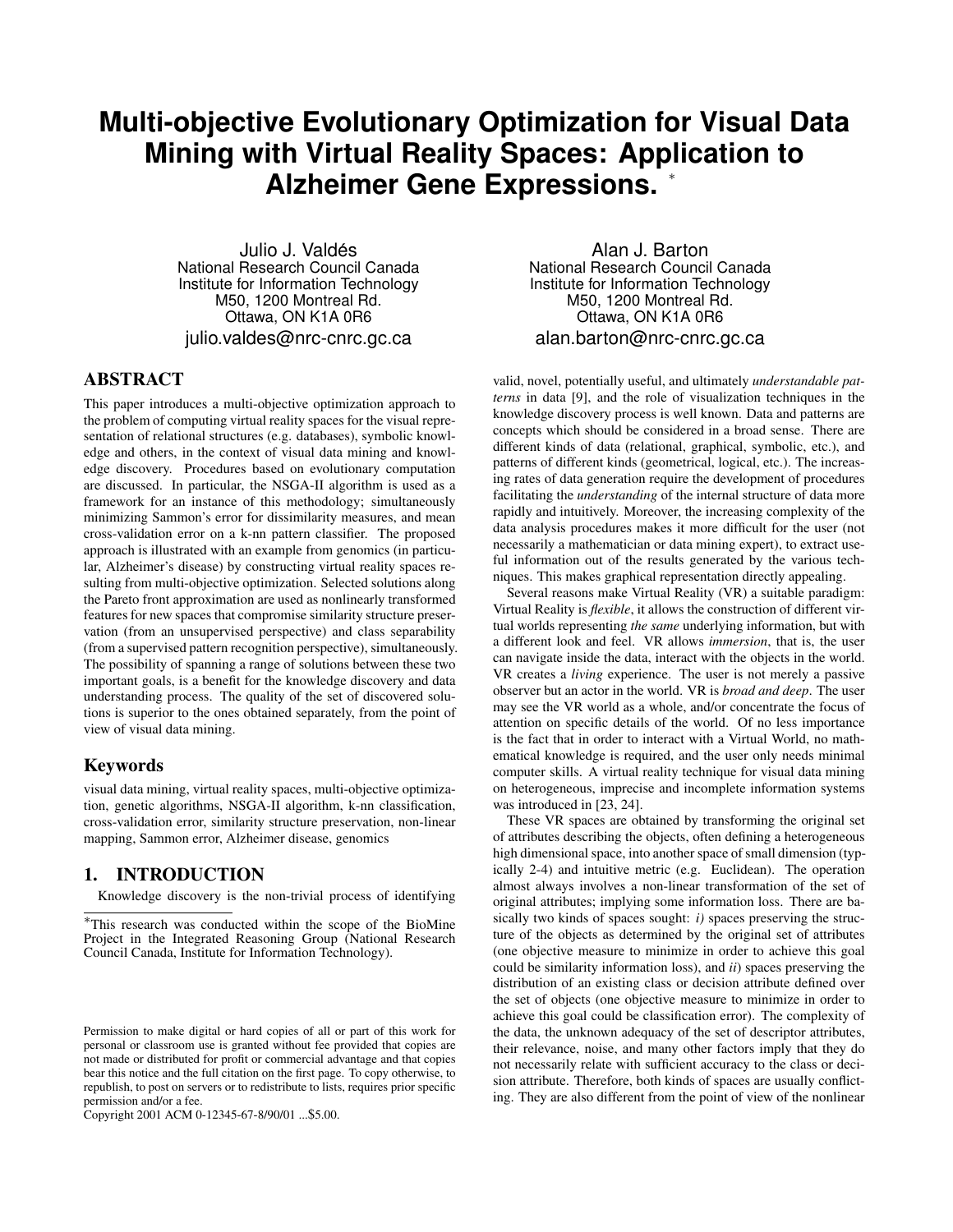transformations defining them. This situation creates problems during visualization, and confuses the human interpreter, because the same set of objects has a different distribution over the two spaces. Clearly, it would be much better to construct spaces where both criteria could be simultaneously partially or fully satisfied which leads to a multiobjective problem formulation.

Evolutionary multiobjective optimization (EMO) provides an alternative to classical multiobjective optimization techniques due to its population-based nature, which allows the creation of a set of non-dominated solutions in a single run. Moreover, the presence of noise in the data, the presence of large search spaces and other factors make EMO an interesting approach which has proven to be effective in other real world domains. We propose to introduce an EMO approach in visual data mining using virtual reality.

The purpose of this paper is to explore the construction of high quality VR spaces for visual data mining using a multi-objective optimization technique; in particular, optimization based on genetic algorithms. This approach provides both a solution for the previously discussed problem, and the possibility of obtaining a set of spaces in which the different objectives are expressed in different degrees, with the proviso that no other spaces could improve any of the considered criteria individually (if spaces are constructed using the solutions along the Pareto front). This strategy clearly represents a conceptual improvement in comparison with spaces computed from the solutions obtained by single-objective optimization algorithms in which the objective function is a weighted composition involving different criteria.

This approach is applied to a real world problem: namely, the representation of a very high dimensional dataset from the domain of genomics, consisting of microarray gene expression data from samples of patients with and without Alzheimer's disease.

## 2. VIRTUAL REALITY REPRESENTATION OF RELATIONAL STRUCTURES

A virtual reality, visual, data mining technique extending the concept of 3D modelling to relational structures was introduced [23], [24], (see also http://www.hybridstrategies.com). It is oriented to the understanding of large heterogeneous, incomplete and imprecise data, as well as symbolic knowledge. The notion of data is not restricted to databases, but includes logical relations and other forms of both structured and non-structured knowledge. In this approach, the data objects are considered as tuples from a heterogeneous space [22].



Figure 1: An example of a heterogeneous database. Nominal, ordinal, ratio, fuzzy, image, signal, graph, and document data are mixed. The symbol ? denotes a missing value.

Different information sources are associated with the attributes, relations and functions, and these sources are associated with the nature of what is observed (e.g. point measurements, signals, documents, images, etc). They are described by mathematical sets (of the appropriate kind) called source sets  $(\Psi_i)$ , constructed according to the nature of the information source to represent (e.g. point measurements of continuous variables by subsets of the reals in the appropriate ranges, structural information by directed graphs, etc). Source sets also account for incomplete information. A heterogeneous domain is a Cartesian product of a collection of source sets:  $\hat{\mathcal{H}}^n = \Psi_1 \times \cdots \times \Psi_n$ , where  $n > 0$  is the number of information sources to consider. For example, in a domain where objects are described by attributes like continuous crisp quantities, discrete features, fuzzy features, time-series, images, and graphs (missing values are allowed), they can be represented as Cartesian products of subsets of real numbers( $\hat{R}$ ), nominal  $(\hat{N})$  or ordinal sets $(\hat{O})$ , fuzzy sets $(\hat{F})$ , sets of images  $(\hat{I})$ , sets of time series  $(\hat{S})$  and sets of graphs  $(\hat{G})$ , respectively (all extended to allow missing values). The heterogeneous domain is  $\hat{\mathcal{H}}^n = \hat{N}^{n_N} \times \hat{O}^{n_Q} \times \hat{R}^{n_R} \times \hat{F}^{n_F} \times \hat{I}^{n_I} \times \hat{S}^{n_S} \times \hat{G}^{n_G}$ , where  $n_N$  is the number of nominal sets,  $n_O$  of ordinal sets,  $n_R$  of realvalued sets,  $n_F$  of fuzzy sets,  $n_I$  of image-valued sets,  $n_S$  of time-series sets, and  $n_G$  of graph-valued sets, respectively ( $n =$  $n_N + n_O + n_R + n_F + n_I + n_S + n_G$ .

A *virtual reality space* is the tuple  $\Upsilon = <\underline{O}, G, B, \Re^m, g_o, l, g_r, b, r>$ , where  $\underline{O}$  is a relational structure  $(Q \leq < O, \Gamma^v >, O$  is a finite set of objects, and Γ v is a set of relations); G is a non-empty set of *geometries* representing the different objects and relations; B is a non-empty set of *behaviors* of the objects in the virtual world;  $\mathbb{R}^m \subset \mathbb{R}^m$  is a *metric space* of dimension m (euclidean or not) which will be the actual virtual reality geometric space. The other elements are mappings:  $g_o: O \to \tilde{G}, \tilde{l}: O \to \mathbb{R}^m, g_r: \Gamma^v \to G, b: O \to B$ .

Of particular importance is the mapping  $l$ . If the objects are in a heterogeneous space,  $l : \hat{\mathcal{H}}^n \to \hat{\mathfrak{R}}^m$ . Several desiderata can be considered for building a VR-space. One may be to preserve one or more properties from the original space as much as possible (for example, the similarity structure of the data [4]). From an unsupervised perspective, the role of  $l$  could be to maximize some metric/non-metric structure preservation criteria [2], or minimize some measure of information loss. From a supervised point of view  $l$  could be chosen as to emphasize some measure of class separability over the objects in  $O$  [24].

#### 2.1 Structure preservation: An unsupervised perspective

As mentioned, l plays an important role in giving semantics to the virtual world, and there are many ways in which such a mapping can be defined. To a great extent it depends on which features from the original information system need to be highlighted. In particular, internal structure is one of the most important ones to consider and this is the case when the location and adjacency relationships between the objects O in Υ should give an indication of the *similarity relationships* [4] between the objects  $U$  in the original heterogeneous space  $\hat{\mathcal{H}}^n$ , as given by the set of attributes [22]. Other interpretations about internal structure are related with the properties of the space w.r.t. the linear/non-linear separability of class membership relations [13]. On the other hand, l can be constructed to maximize some metric/non-metric structure preservation criteria as has been done for decades in multidimensional scaling [14], [2], or minimize some error measure of information loss [20]. For example, if  $\delta_{ij}$  is a dissimilarity measure between any two  $i, j \in U$  $(i, j \in [1, N],$  where N is the number of objects), and  $\zeta_{i^v j^v}$  is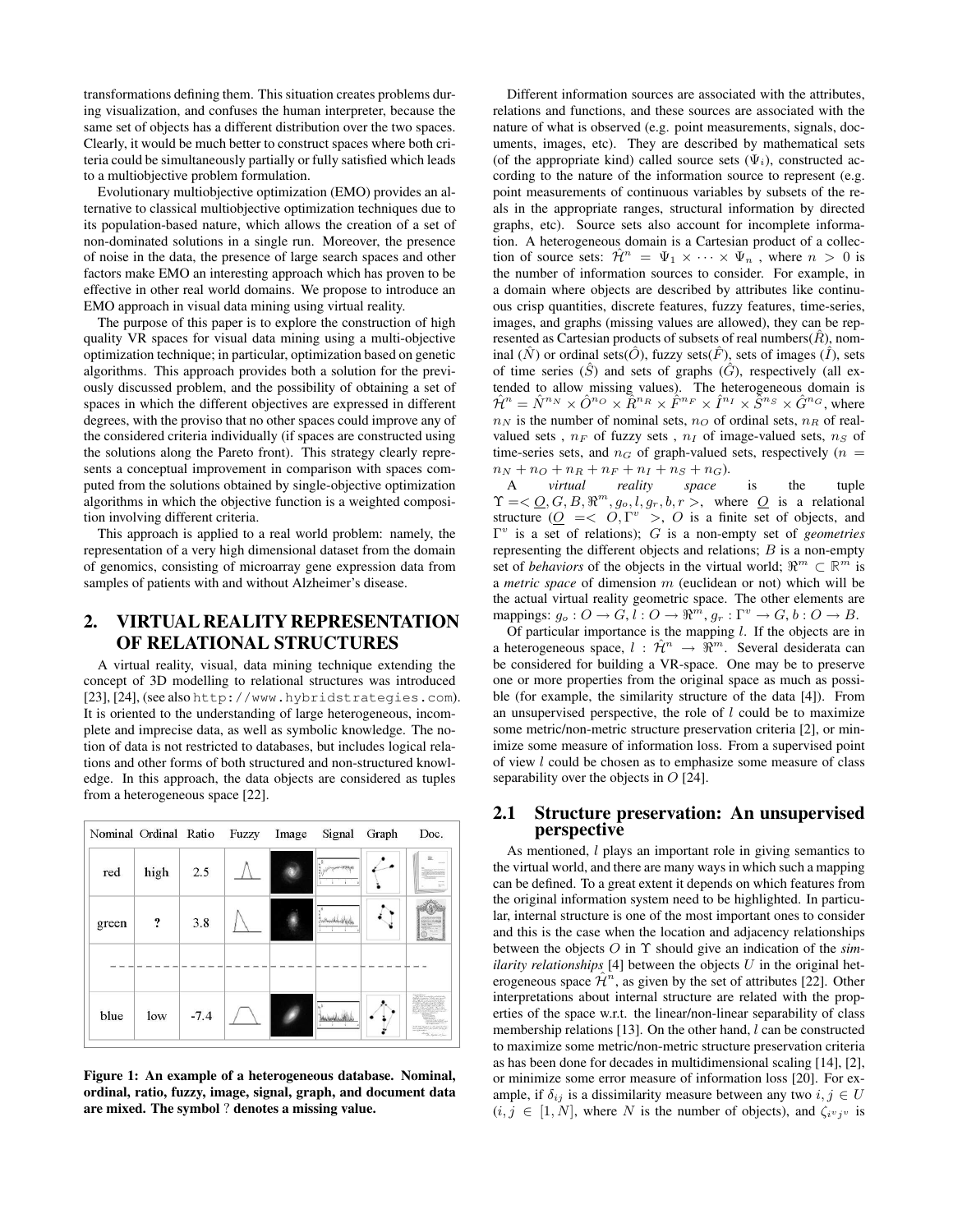another dissimilarity measure defined on objects  $i^v, j^v \in O$  from  $\Upsilon$  (i<sup>v</sup> =  $\xi$ (i), j<sup>v</sup> =  $\xi$ (j), they are in one-to-one correspondence). Examples of error measures frequently used are:

$$
\text{S stress} = \sqrt{\frac{\sum_{i < j} (\delta_{ij}^2 - \zeta_{ij}^2)^2}{\sum_{i < j} \delta_{ij}^4}},\tag{1}
$$

Sammon error 
$$
= \frac{1}{\sum_{i < j} \delta_{ij}} \frac{\sum_{i < j} (\delta_{ij} - \zeta_{ij})^2}{\delta_{ij}}
$$
 (2)

Quadratic Loss = 
$$
\sum_{i < j} (\delta_{ij} - \zeta_{ij})^2
$$
 (3)

Typically, classical algorithms have been used for directly optimizing these measures, like Steepest descent, Conjugate gradient, Fletcher-Reeves, Powell, Levenberg-Marquardt, and others. The l mappings obtained using approaches of this kind are only *implicit*, as no functional representations are found. Moreover, their usefulness is restricted to the final errors obtained in the optimization process. However, explicit mappings can be obtained from these solutions using neural network or genetic programming techniques. An explicit  $l$  is useful for both practical and theoretical reasons. On one hand, in dynamic data sets (e.g. systems being monitored or data bases formed incrementally from continuous processes) an explicit direct transform  $l$  will speed up the incremental update of the virtual reality information system. On another hand, it can give semantics to the attributes of the virtual reality space, thus acting as a dimensionality reducer/new attributes constructor.

The possibilities derived from this approach are practically unlimited, since the number of different similarity, dissimilarity and distance functions definable for the different kinds of source sets is immense. Moreover, similarities and distances can be transformed into dissimilarities according to a wide variety of schemes, thus providing a rich framework where one can find appropriate measures able to detect interrelationships hidden in the data, better suited to both its internal structure and external criteria. In particular, for heterogeneous data involving mixtures of nominal and ratio variables, the Gower similarity measure [11] has proven to be suitable.

The similarity between objects  $i$  and  $j$  is given by

$$
S_{ij} = \sum_{k=1}^{p} s_{ijk} / \sum_{k=1}^{p} w_{ijk}
$$
 (4)

where the weight of the attribute  $(w_{ijk})$  is set equal to 0 or 1 depending on whether the comparison is considered valid for attribute k. If  $v_k(i), v_k(j)$  are the values of attribute k for objects i and j respectively, an invalid comparison occurs when at least one them is missing. In this situation  $w_{ijk}$  is set to 0.

For quantitative attributes (like the ones of the datasets used in the paper), the scores  $s_{ijk}$  are assigned as

$$
s_{ijk} = 1 - |v_k(i) - v_k(j)|/R_k
$$

where  $R_k$  is the range of attribute k. For nominal attributes

$$
s_{ijk} = \begin{cases} 1 & \text{if } v_k(i) = v_k(j) \\ 0 & \text{otherwise} \end{cases}
$$

This measure can be easily extended for ordinal, interval, and other kind of variables. Also, weighting schemes can be incorporated for considering differential importance of the descriptor variables.

#### 2.2 Class Separability: A supervised perspective

S stress  $= \sqrt{\frac{\sum_{i < j} (\delta_{ij}^2 - \zeta_{ij}^2)^2}{\sum_{i \neq j} (S_i^2 - \zeta_{ij}^2)^2}}$  (1) high dimensional problems like gene expression data, where ob- $\sum_{i \leq j} \delta_{ij}^4$ ,  $\sum_{i \leq j} \delta_{ij}^4$ , jects are described in terms of several thousands of genes, and  $\frac{1}{\sqrt{1-\frac{1}{c^2}}}\frac{\sum_i z_i(y_i - y_i)}{y_j}$  (2) or not separable at all. Another is the generalization capability  $\nabla$  ( $\lambda$ ,  $\lambda$ )<sup>2</sup> classes are often either only separable with nonlinear boundaries, Quadratic Loss  $= \sum (\delta_{ij} - \zeta_{ij})^2$  (3) ing objects, and their immediate placement within the created VR In the supervised case, a natural choice for representing the  $l$ mapping is an NDA neural network [26], [16], [17], [12]. One strong reason is the nature of the class relationships in complex, of neural networks which allows the classification of new incoming objects, and their immediate placement within the created VR space. Of no less importance is that when learning the mapping, the neural network hidden layers create new nonlinear features for the mapped objects, such that they are separated into classes by the output layer. However, these nonlinear features could be used independently with other data mining algorithms. The typical architecture of such networks is shown in Fig-2



Figure 2: Network Architecture in which the NDA network is learned.  $\int$  means nonlinear activation,  $\prime$  linear activation , and  $\Sigma$  aggregation

This is a feedforward network with one or more hidden layers where the number of input nodes is set to the number of features of the data objects, and the number of neurons in the output layer to be the number of pattern classes. The number of neurons in the last hidden layer is  $m$ ; the dimensionality of the projected space (for a VR space this is typically 3). From the input layer to the last hidden layer, the network implements a nonlinear projection from the original *n*-dimensional space to an *m*-dimensional space. If the entire network can correctly classify a linearly-nonseparable data set, this projection actually converts the linearly-nonseparable data to separable data. The backpropagation learning algorithm is used to train the feedforward network with two hidden layers in a collection of epochs, such that in each, all the patterns in the training data set are seen *once*, in a random order.

 $s_{ijk} = \begin{cases} 1 & \text{if } v_k(i) = v_k(j) \end{cases}$  ulated annealing with conjugate gradient [18], which improves the likelihood of finding good extrema while containing enough deter-This classical approach to building NDA networks suffers from the well known problem of local extrema entrapment. The construction of NDA networks can be done by using hybrid stochasticdeterministic feed forward networks (SD-FFNN). The SD-FFNN is a hybrid model where training is based on a combination of simlikelihood of finding good extrema while containing enough determinism. Simulated annealing provides global search capabilities and conjugate gradient improved local search, reducing the risk of entrapment, and resulting in neuron weights with better properties than what is found by the inherent steepest descent implied by pure backpropagation. Alternatively, networks based on evolutionary al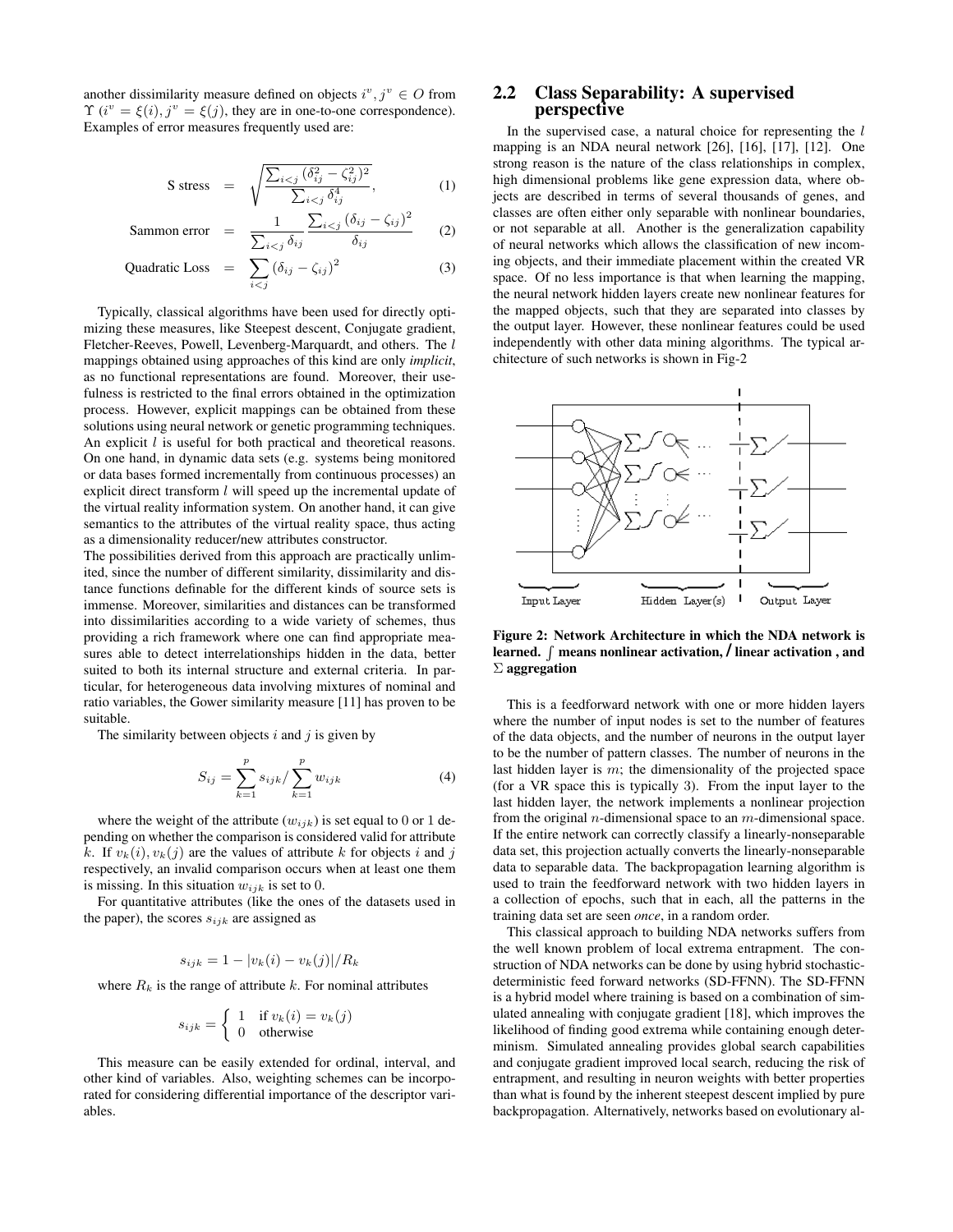gorithms can be used, or for instance, particle swarm optimization combined with classical optimization techniques [21].

#### 2.3 The multi-objective approach: A hybrid perspective

It should be clear that a space with new features that satisfactorily preserves the similarity structure does not necessarily guarantee the maximization of class separability, since it results from the solution of an unsupervised problem (i.e. the decision attribute is not considered). Moreover, the relationship between the original descriptor variables and the class membership (expressed by the decision attribute) may be partial, total or poor. On the other hand, if classification is all that matters, then a set of nonlinear features may be found that successfully or acceptably classify the data, but at the cost of distorting the space considerably with respect to the one compliant with the similarity structure. In this case, the kind and amount of nonlinearity and distortion introduced may be so large that the data vector distribution in the two spaces may bear no resemblance at all. This makes the visual data mining process very difficult as the data objects have to be represented in two very different spaces, with different properties. In other words, the above discussed goals are usually in conflict and satisfying them separately, complicates the knowledge discovery process.

Therefore, the following is a very relevant question within the knowledge discovery process using visual data mining: "Are there alternative low dimensional feature spaces (possibly computed by non-linear transformations of the original descriptor variables), in which the class structure can be resolved as much as possible, while distorting the original similarity structure as little as possible?".

A multi-objective optimization approach to the problem of finding suitable nonlinear transformations for the representation of relational structures brings a new perspective to the problem.

#### *2.3.1 Objective functions*

In order to establish a formulation of the problem based on multiobjective optimization, a set of objective functions has to be specified, representing the corresponding criteria that must be simultaneouly satisfied by the solution. The minimization of a measure of similarity information loss between the original and the transformed spaces and a classification error measure over the objects in the new space can be used in a first approximation. Clearly, more requirements can be imposed on the solution by adding the corresponding objective functions. Following a principle of parsimony this paper will consider the use of only two criteria, namely, Sammon's error (Eq-2) for the unsupervised case and mean crossvalidated classification error with a k-nearest neighbour pattern recognizer for the supervised case.

Let X be a set of N data records  $x_i$ , for  $i \in [1, N]$ , on p independent variables and a discrete dependent variable y (i.e. the class variable) with m possible values, s.t.  $y_q = \{1, 2, ..., m\}, q \in$ [1, m]. The i-th data record is a vector  $\overleftarrow{x_i}$  which takes a value  $x_{ij}$ on the j-th independent variable. The k-nearest neighbor approach searches a set of training data records  $T$  (i.e., data records with known values for y) to find the k-nearest data records to  $\overleftarrow{x_i}$ . The proximity (or similarity) of  $\overleftarrow{x}_i$  to a member  $\overleftarrow{t}_k$  of T is defined by a distance (or similarity) calculated over the independent variables and can be defined by using a variety of measures. In the present case a normalized Euclidean distance is chosen:

$$
d_{\overleftarrow{x}} = \sqrt{(1/p) \sum_{j=1}^{p} (x_{ij} - t_{kj})^2}
$$
 (5)

Let  $S_i$  be a set containing the k-nearest neighbors in T to  $\overleftarrow{x}_i$ ,

where  $k \in [1, N]$  is predefined. Then the predicted value of y for  $\overleftarrow{x}_i$ ,  $\hat{y}_i$ , is given by the value of  $y_q$  with the highest frequency within  $S_i$ , if such frequency is unique. Otherwise, the predicted value is undefined. This classical non-parametric pattern recognition classifier has been defined elsewhere [8], [10]. For each of the data objects in  $X$  there is a classification error w.r.t. the training set  $T$  if the predicted class variable does not coincide with its expected value for the corresponding object, or if the object is unclassifiable. The classification error associated with  $X$  w.r.t.  $T$  is the mean of the classification errors of the objects in  $X$ .

## 3. MULTI-OBJECTIVE OPTIMIZATION USING GENETIC ALGORITHMS

An evolutionary algorithm constructs a population of individuals, which evolve through time until stopping criteria is satisfied. At any particular time, the current population of individuals represent the current solutions to the input problem, with the final population representing the algorithm's resulting output solutions.

The genetic algorithm [1] is a particular evolutionary algorithm that permits particular sequences of operations on individuals of the current population in order to construct the next population in the series of evolving populations. The genetic algorithm requires each individual to have one measure of its fitness, which enables the genetic algorithm to select the fittest individuals for inclusion in the next population. For example, one operation is that of mating two individuals (parents) with the hope that useful pieces of genetic information contained within the chromosomes may be combined in such a way that child individuals (those individuals in the new population) may be fitter than their parents. Another genetic algorithm operation is that of mutation, whereby one individual is selected from the current population, and its chromosome representation is modified in some manner (e.g. probabilistically) in order to construct a new individual in the next population.

An enhancement to the traditional evolutionary algorithm, is to allow an individual to have more than one measure of fitness within a population. One way in which such an enhancement may be applied, is through the use of, for example, a weighted sum of more than one fitness value [3]. Multi-objective optimization, however, offers another possible way for enabling such an enhancement. In the latter case, the problem arises for the evolutionary algorithm to select individuals for inclusion in the next population, because a set of individuals contained in one population exhibits a Pareto Front [19] of best current individuals, rather than a single best individual. Most [3] multi-objective algorithms use the concept of dominance.

A solution  $\overline{x}_{(1)}$  is said to dominate [3] a solution  $\overline{x}_{(2)}$  for a set of m objective functions  $\langle f_1(\overline{x}), f_2(\overline{x}), ..., f_m(\overline{x}) \rangle$  if

- 1.  $\overline{x}_{(1)}$  is not worse than  $\overline{x}_{(2)}$  over all objectives. For example,  $f_3(\overline{x}_{(1)}) \le f_3(\overline{x}_{(2)})$  if  $f_3(\overline{x})$  is a minimization objective.
- 2.  $\overline{x}_{(1)}$  is strictly better than  $\overline{x}_{(2)}$  in at least one objective. For example,  $f_6(\overline{\hat{x}}_{(1)}) > f_6(\overline{\hat{x}}_{(2)})$  if  $f_6(\overline{\hat{x}})$  is a maximization objective.

 $\tau_t = \sqrt{(1/p)\sum_{i=1}^{p} (x_{ij} - t_{kj})^2}$  (5) [5], [3]. It has the features that it *i*) uses elitism, *ii*) uses an explicit diversity preserving mechanism, and *iii*) emphasizes the  $\boxed{p}$  [5], [3]. It has the features that it *i*) uses elitism, *ii*) uses an  $(1/n)\sum_{x \in \mathbb{Z}} (x_{ii} - t_{bi})^2$  (5) explicit diversity preserving mechanism, and *iii*) emphasizes the One particular algorithm for multi-objective optimization is the elitist non-dominated sorting genetic algorithm (NSGA-II) [7], [6], non-dominated solutions. The procedure is as follows: *i)* Create the child population using the usual genetic algorithm operations. *ii)* Combine parent and child populations into a merged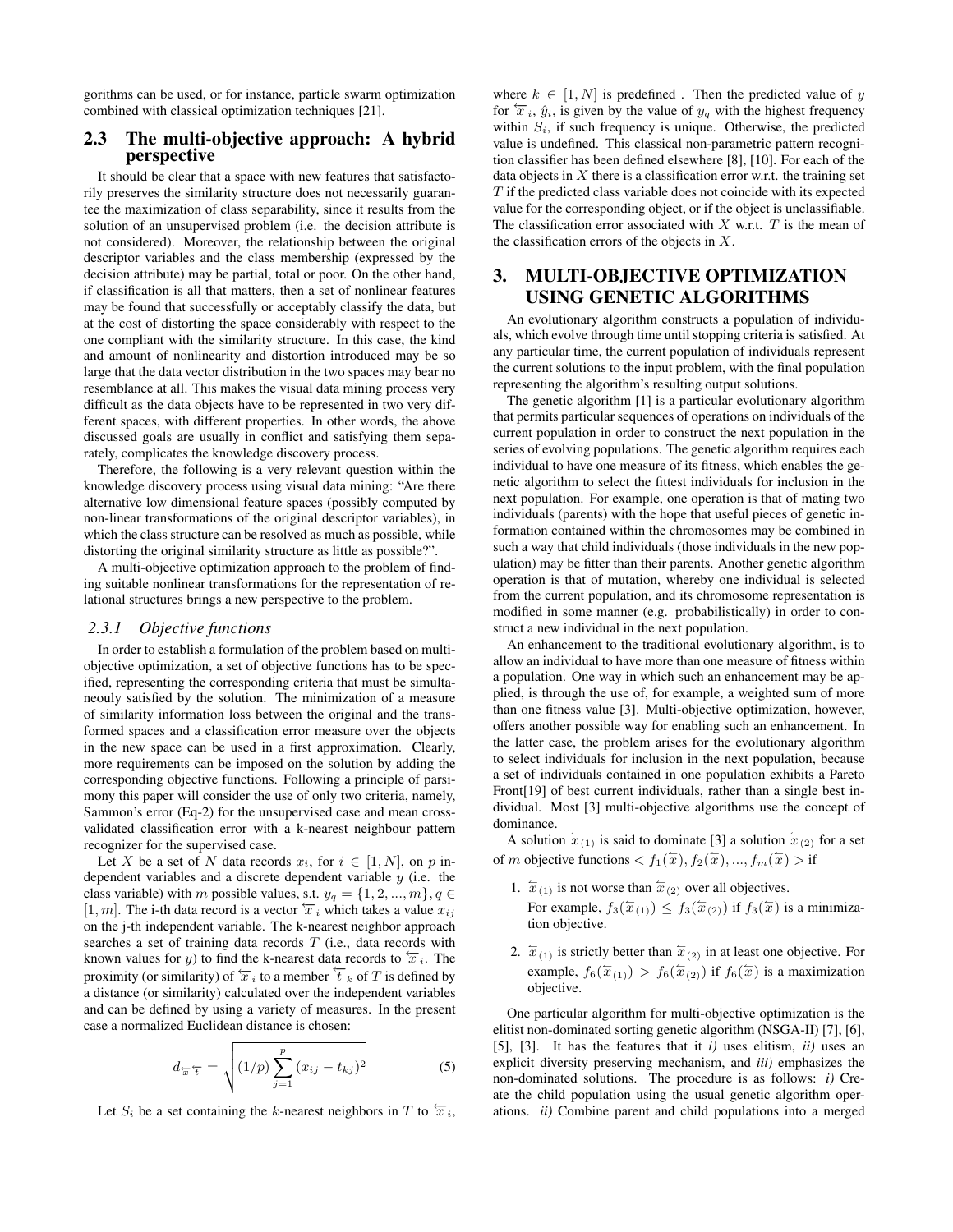population. *iii)* Sort the merged population according to the non-domination principle. *iv)* Identify a set of fronts in the merged population  $(F_i, i = 1, 2, ...)$ . *v*) Add all complete fronts  $F_i$ , for  $i = 1, 2, ..., k - 1$  to the next population. *vi*) There may now be a front,  $F_k$ , that does not completely fit into the next population. So select individuals that are maximally separated from each other from the front  $F_k$  according to a crowding distance operator. *vii)* The next population has now been constructed, so continue with the genetic algorithm operations.

#### 3.1 Implementation

The PGAPack library [15] is a general-purpose, data structure neutral, parallel genetic algorithm library. It is intended to provide most capabilities desired in a genetic algorithm library, in an integrated, seamless, and portable manner. Key features that are in PGAPack V1.0 include: *i)* Callable from Fortran or C, *ii)* Runs on uniprocessors, parallel computers, and workstation networks, *iii)* Binary-, integer-, real-, and character-valued native data types, *iv)* Full extensibility to support custom operators and new data types, *v)* Easy-to-use interface for novice and application users, *vi)* Multiple levels of access for expert users, *vii)* Parameterized population replacement, *viii)* Multiple crossover, mutation, and selection operators, *ix)* Easy integration of hill-climbing heuristics, *x)* Extensive debugging facilities, *xi)* Large set of example problems, and *xii)* Detailed users guide. The PGAPack library (http://www-fp.mcs.anl.gov/CCST/research/ reports pre1998/comp bio/stalk/pgapack.html was extended to include Revision 1.1 (10 June 2005) of the NSGA-II algorithm, http://www.iitk.ac.in/kangal/ codes.shtml, written in C with constraint handling.

# 4. APPLICATION TO ALZHEIMER'S DISEASE (GENOMIC DATA)

Alzheimer's disease (AD) is an incurable chronic, progressive, debilitating condition which, along with other neurodegenerative diseases, represents the largest area of unmet need in modern medicine. Progress in understanding these diseases is hampered by their complexity, but there is now renewed hope that genomics technologies, particularly gene expression profiling, can have an impact. Genome-wide expression profiling of thousands of genes provides rich datasets that can be mined to extract information on the genes that best characterize the disease state [25]. A total of 4 clinically diagnosed AD patients and 5 "normal" patients of similar age were used in this study, comprising 12 AD and 11 normal samples, for a total of 23 samples. Each is characterized by a collection of 9600 attributes describing expression intensities of a corresponding number of genes. Details can be found in [25].

Each sample is a vector in a 9600 space, and therefore, direct inspection of the structure of this data, and of the relationship between the descriptor variables (the genes) and the type of sample (normal or Alzheimer), is impossible. Moreover, within the collection of genes there is a mixture of potentially relevant genes with others which are irrelevant, noisy, etc.

The need of simultaneously finding a visual representation (3D) respecting (as much as possible) the set of object interrelationships as defined by the 9600 original attributes, and the construction of a new feature space effectively differentiating the two classes of objects present, makes this problem suitable for a multi-objective optimization approach.

#### 4.1 Experimental Settings

In the present case, there is a sample of  $N = 23$  objects in a 9600-dimensional space (9600 genes describe each sample). All of the attributes (the gene expression intensity values) are real-valued. Therefore, the original domain is homogeneous, actually a particular case of the heterogeneous domains according to the formalism introduced in Section 2.  $\hat{\mathcal{H}}^n = \hat{R}^{n_R}$ , where  $n = n_R = 9600$ . In the virtual reality space  $\Upsilon$ ,  $m = 3$ , and if continuous 3D spaces (for example, with Euclidean metric) are targeted,  $l: \Re^{9600} \to \Re^3$ . The result of the mapping  $l$  is an image of that set of original samples but in a 3-dimensional space. Accordingly, the number of attributes of the objects in the new space is  $M = m = 3$ . If the image set can be constructed (i.e. a set of  $N = 23$  vectors of dimension  $M = 3$ ), the  $\zeta_{ij}$  terms in the error measures described by Eqs. 1, 2, 3 can be evaluated for any pair of objects  $i, j$ . In particular, if Sammon error is chosen as an error measure (Eq. 2) and if an image is found such that this measure is minimized, then an implicit representation of the mapping  $l$  is obtained.

This problem can be described by a GA where each linear realvalued chromosome in the population represents a candidate image of the set of  $N$  objects in the VR space, with the chromosome elements being the coordinates of the objects in the VR space (a total of  $N \cdot M = 23 \cdot 3 = 69$ . The decoding scheme is simply decomposing the chromosome into chunks of  $M$  elements, such that the  $i$ -th chunk stands for the coordinates of the image of the corresponding object in the original sample (Fig-3). Thus, each chromosome represents the result of an implicit mapping  $l: \Re^{9600} \to \Re^3$ .

If the three attributes of the VR space are denoted as  $X, Y, Z$ , their relation with those of the original space is given by:

$$
X = \varphi_x(v_1, v_2, \cdots, v_{9600})
$$
  
\n
$$
Y = \varphi_y(v_1, v_2, \cdots, v_{9600})
$$
  
\n
$$
Z = \varphi_z(v_1, v_2, \cdots, v_{9600})
$$

where  $\{v_1, v_2, \cdots, v_{9600}\}$  are the original variables and  $\varphi_x, \varphi_y, \varphi_z$  are the non-linear functions of the original variables defining the mapping  $l$ . Note that in this approach the explicit form of l is neither obtained nor needed. However, there are applications where an explicit  $l$  is required (they are developed elsewhere).

The collection of parameters describing the application of the NSGA-II algorithm is shown in Table-1.

It should be observed that a modest population size and number of generations were used, with a relatively high mutation probability in order to enable richer genetic diversity. Randomization of the set of data objects was applied in order to reduce the bias in the composition of the cross-validated folds by providing a more even class distribution between successive training and test subsets. The number of folds was set in consideration of the sample size.

#### 4.2 Results

The set of non-dominated solutions obtained by the NSGA-II algorithm is shown in the scatter plot of Fig-4, where the horizontal axis is the mean cross-validated knn error and the vertical axis the Sammon error. The approximate location of the Pareto front is defined by the convex polygon joining the solutions provided by chromosomes 0, 3, 2, 4, 1. Chromosome 0 defines a space with a perfect resolution of the supervised problem in terms of the Normal and Alzheimer classes (knn error  $= 0$ ), but at the cost of a severe distortion of the space. Whereas, chromosome 1 approximates a pure unsupervised solution (with low Sammon error). Its classification error is large indicating that few non-linear features preserving the similarity structure lacks classification power. This may be due to the large amount of attribute noise, redundancy, and irrelevancy within the set of 9600 original genes.

Clearly, it is impossible to represent virtual reality spaces on a static medium. However, a composition of snapshots of the VR spaces using the solutions along the Pareto front approximation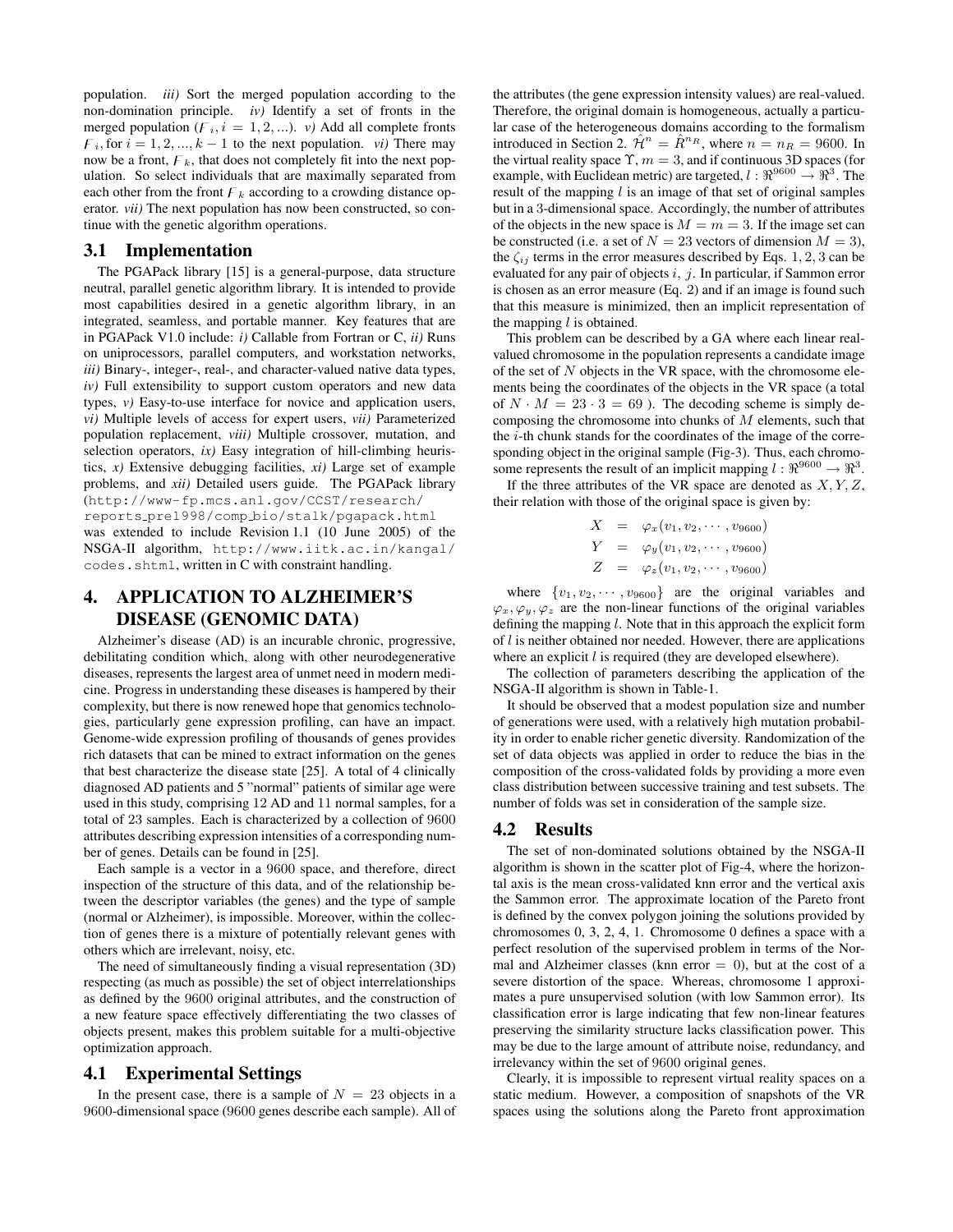Table 1: Experimental settings for computing the paretooptimal solution approximations by the multi-objective genetic algorithm (PGAPack extended by NSGA-II).

| population size                | 100                        |
|--------------------------------|----------------------------|
| number of generations          | 200                        |
| chromosome length              | 69                         |
| ga seed                        | 4001                       |
| objective functions should be  | minimized                  |
| chromosome data representation | real                       |
| crossover probability          | 0.8                        |
| crossover type                 | uniform (prob. $0.6$ )     |
| mutation probability           | 0.4                        |
| mutation type                  | gaussian                   |
| selection type                 | tournament                 |
| tournament probability         | 0.6                        |
| perform mutation and crossover | yes                        |
| population initialization      | random, bounded            |
| lower bound for initialization | 0                          |
| upper bound for initialization | 7                          |
| fitness values                 | raw objective values       |
| stopping criteria              | maximum iterations         |
| restart ga during execution    | no                         |
| parallel populations           | no                         |
| number of objectives           | $\overline{2}$             |
| number of constraints          | $\theta$                   |
| pre-computed diss. matrix      | Gower dissimilarity        |
| evaluation functions           | mean cross-validated error |
|                                | Sammon error               |
| cross-validation (c.v.)        | 5 folds                    |
| randomize before c.v.          | yes                        |
| knn seed                       | $-101$                     |
| k nearest neighbors            | 3                          |
| non-linear mapping measure     | Sammon                     |
| dimension of the new space     | 3                          |

is shown in Fig-5.a-5.e. For comparison Fig-5.f corresponds to an unsupervised single-objective solution obtained with deterministic optimization (Newton's method) using Sammon's error (Eq-2), Gower's similarity in the original space (Eq-4), and normalized Euclidean metric in the new space (Eq-5) was obtained in [25]. The error obtained was 0.1034 after 335 iterations. The error of this single objective solution is much better than the equivalent obtained with the multi-objective approach, but it should be considered that the reduced number of generations (in the latter case) as well as the modest population size, considerably reduces the search space.

A solution satisfying classification error as much as possible (actually with 0-error) is shown in Fig-5.a where both classes are not only completely separated, but linearly separated. If this space is compared with the MO solution most oriented towards similarity preservation (Fig-5.e) or with the pure single-objective solution of Fig-5.f, it is possible to see that according to the original variables, the two classes are not linearly separable. In fact, the Alzheimer class is surrounded by elements from the Normal class. In Fig-5.c, patterns from both Fig-5.a and Fig-5.e-f can be identified. The two classes are still separable (but less sharply, in this case by a nonlinear boundary), and also the Alzheimer class is closer and more mixed with the Normal class. If the spaces of Figs e and f (particularly the last one) represents an approximation to the 'natural' distribution of the data in the original 9600 dimensional space (a reasonable assumption supported by the low Sammon error of Fig-5.f, the distortion required for the space to achieve classification error =0 is large, as evidenced by Fig-5.a. Clearly, Fig-5.c shows a space less distorted and closer to that of Fig-5.f, but where the two classes are still clearly distinguishable. That is why visually, that space represents a compromise solution between the two goals and a tradeoff between the two objective functions. It should be remembered that the class information is not used at all for computing the space of Fig-5.f. Chromosome 2, according to Fig-4 and Fig-5.c, can be considered to be the best multi-objective compromised solution in which both error criteria are simultaneously as low as possible. It shows a reasonable class discrimination with a non-large similarity structure distortion, which is a very meaningful result.



Figure 3: Multi-objective chromosome representation.

### 5. CONCLUSIONS

A multi-objective optimization approach was introduced for the problem of computing virtual reality spaces in the context of visual data mining and knowledge discovery applied to relational structures (e.g. databases). The multi-objective procedure was based on NSGA-II using two objective functions representative of unsupervised and supervised criteria (mean cross-validated knn error as a measure of missclassification, and Sammon error as a measure of similarity structure loss). This methodology was applied to the analysis of high dimensional genomic data collected in the framework of Alzheimer's disease research.

A Pareto front approximation was recognizable from within the solutions provided by the final population. Selected solutions from along that approximation were used for the construction of a sequence of visualizations showing the progression from spaces with complete class separation and poor similarity preservation to spaces with reversed characteristics. A solution with a reasonable compromise between the two criteria was identified and clearly contained properties of both extreme solution spaces. This is the first investigation of virtual reality space construction using multi-objective optimization with genetic algorithms applied a specific real-world problem. Thus, these research results, although preliminary, showed large potential and further investigation is required.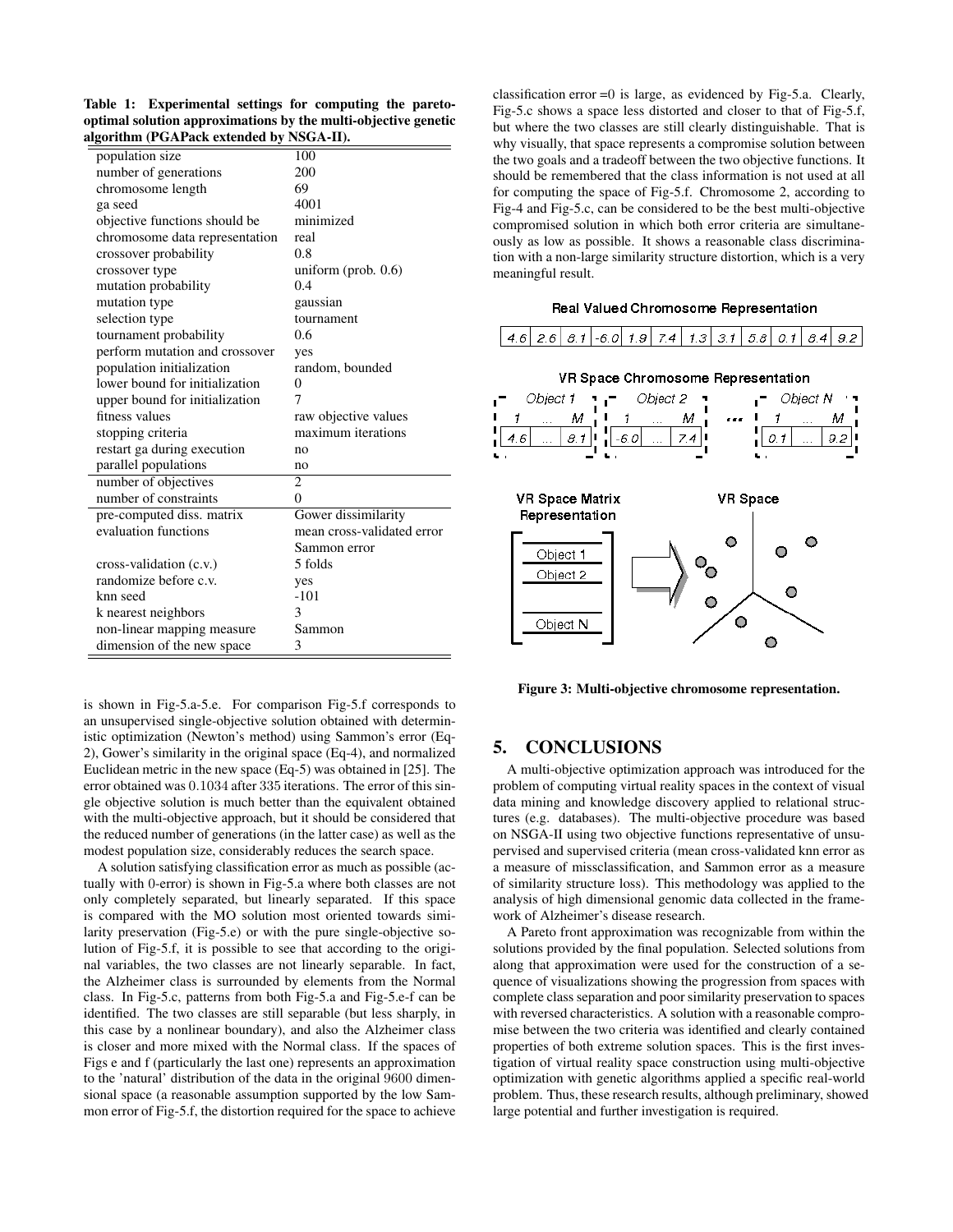

Figure 4: Set of 100 multiobjective solutions. Those along the Pareto front approximation progressively span the extremes between minimum classification error and minimum dissimilarity loss. The errors for the two objective functions are shown in parenthesis.

#### 6. ACKNOWLEDGMENTS

The authors would like to thank Robert Orchard from the Integrated Reasoning Group (National Research Council Canada, Institute for Information Technology) for his constructive criticism of the first draft of this paper.

#### 7. REFERENCES

- [1] T. Bäck, D. B. Fogel, and Z. Michalewicz. *Handbook of Evolutionary Computation*. Institute of Physics Publishing and Oxford Univ. Press, New York, Oxford, 1997.
- [2] I. Borg and J. Lingoes. *Multidimensional similarity structure analysis*. Springer-Verlag, 1987.
- [3] E. K. Burke and G. Kendall. *Search Methodologies: Introductory Tutorials in Optimization and Decision Support Techniques*. Number 0-387-23460-8. Springer Science and Business Media, Inc., 233 Spring Street, New York, NY 10013, USA, 2005.
- [4] J. L. Chandon and S. Pinson. *Analyse typologique. Theorie et ´ applications*. Masson, Paris, 1981.
- [5] K. Deb, S. Agarwal, and T. Meyarivan. A fast and elitist multi-objective genetic algorithm: Nsga-ii. In *IEEE Transaction on Evolutionary Computation*, volume 6 (2), pages 181–197, 2002.
- [6] K. Deb, S. Agarwal, A. Pratap, and T. Meyarivan. A fast elitist non-dominated sorting genetic algorithm for multi-objective optimization: Nsga-ii. In *Proceedings of the Parallel Problem Solving from Nature VI Conference*, pages 849–858, Paris, France, 16-20 September 2000.
- [7] K. Deb, A. Pratap, S. Agarwal, and T. Meyarivan. A fast and elitist multi-objective genetic algorithm: Nsga-ii. Technical Report 2000001, Kanpur Genetic Algorithms Laboratory (KanGAL), Indian Institute of Technology Kanpur, 2000.
- [8] R. O. Duda and P. E. Hart. *Pattern Classification and Scene Analysis*. Wiley New York, 1972.
- [9] U. Fayyad, G. Piatesky-Shapiro, and P. Smyth. From data mining to knowledge discovery. In U. F. et al., editor,

*Advances in Knowledge Discovery and Data Mining*, pages 1–34. AAAI Press, 1996.

- [10] K. Fukunaga. *Introduction to Statistical Pattern Recognition*. Academic Press, 1972.
- [11] J. C. Gower. A general coefficient of similarity and some of its properties. *Biometrics*, 1(27):857–871, 1973.
- [12] A. K. Jain and J. Mao. Artificial neural networks for nonlinear projection of multivariate data. In *1992 IEEE joint Conf. on Neural Networks*, pages 335–340, Baltimore, MD, 1992.
- [13] M. Jianchang and A. Jain. Artificial neural networks for feature extraction and multivariate data projection. *IEEE Trans. On Neural Networks*, 6(2):1–27, 1995.
- [14] J. Kruskal. Multidimensional scaling by optimizing goodness of fit to a nonmetric hypothesis. *Psichometrika*, 29:1–27, 1964.
- [15] D. Levine. *Users Guide to the PGAPack Parallel Genetic Algorithm Library*. Argonne National Laboratory, 9700 South Cass Avenue, Argonne, IL 60439, January 1996.
- [16] J. Mao and A. K. Jain. Discriminant analysis neural networks. In *1993 IEEE International Conference on Neural Networks*, pages 300–305, San Francisco, California, March 1993.
- [17] J. Mao and A. K. Jain. Artificial neural networks for feature extraction and multivariate data projection. *IEEE Trans. on Neural Networks*, 6:296–317, 1995.
- [18] T. Masters. *Advanced Algorithms for Neural Networks*. John Wiley & Sons, 1993.
- [19] V. Pareto. *Cours D'Economie Politique*, volume I and II. F. Rouge, Lausanne, 1896.
- [20] J. W. Sammon. A non-linear mapping for data structure analysis. *IEEE Trans. Computers*, C18:401–408, 1969.
- [21] J. Valdés. Building virtual reality spaces for visual data mining with hybrid evolutionary-classical optimization: Application to microarray gene expression data. In *2004 IASTED International Joint Conference on Artificial Intelligence and Soft Computing, ASC'2004*, pages 161–166, Marbella, Spain, September 2004. IASTED, ACTA Press, Anaheim, USA.
- [22] J. J. Valdés. Similarity-based heterogeneous neurons in the context of general. *Neural Network World*, 12(5):499–508, 2002.
- [23] J. J. Valdés. Virtual reality representation of relational systems and decision rules:. In P. Hajek, editor, *Theory and Application of Relational Structures as Knowledge Instruments*, Prague, Nov 2002. Meeting of the COST Action 274.
- [24] J. J. Valdés. Virtual reality representation of information systems and decision rules:. In *Lecture Notes in Artificial Intelligence*, volume 2639 of *LNAI*, pages 615–618. Springer-Verlag, 2003.
- [25] P. Walker, B. Smith, Y. Qing, F. Famili, J. J. Valdés, L. Ziying, and L. Boleslaw. Data mining of gene expression changes in alzheimer brain. *Artificial Intelligence in Medicine*, 31:137–154, 2004.
- [26] A. R. Webb and D. Lowe. The optimized internal representation of a multilayer classifier. *Neural Networks*, 3:367–375, 1990.